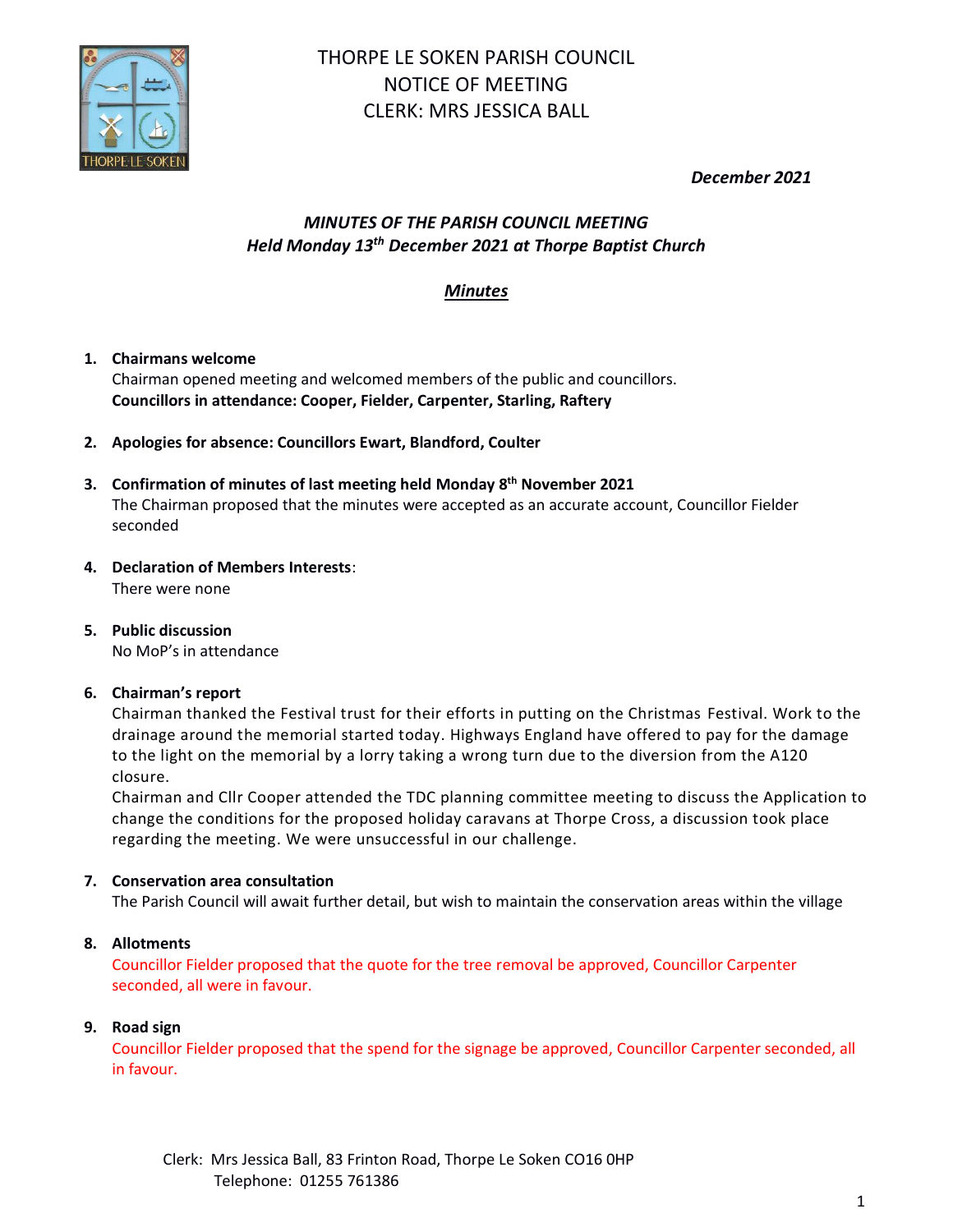#### **10. Grant funding requests**

A discussion took place regarding the funding requests and the benefits the grants may give back to the community.

The Chairman proposed that the grants be approved but applicants be reminded that future requests should include more detail regarding how the money requested will benefit the Parish. Councillor Carpenter seconded, all were in favour.

#### **11. Margery Wright fund – grant request**

The chairman proposed that application to fund badges for a new, bespoke badge called The Margery Wright Award, for the Thorpe branch of the Girl Guides should be approved, Councillor Cooper seconded, all in favour.

#### **12. Budget/precept setting for 22/23**

A brief update was given by the clerk regarding the councils position against the current budget and that due to tax base increase, we are able to increase the precept to cover increases in costs, without an increase in council tax rates. A finance working group meeting is to take place to set the budget and precept for presentation to the council in the next full council meeting.

#### **13. Thorpe High Street SWAS – Request to Giles Watling MP to support**

storey dwellings

A letter to be written to Giles Watling MP requesting his support in pushing this application through.

#### **14. Planning**

Refusal - Full

| <b>Applications received</b> |  |
|------------------------------|--|
|------------------------------|--|

| 21/01767/FULHH                                              | Proposed linked extension to and conversion of<br>outbuilding to living space.                                                                                                     | Already approved                                                                                                    |
|-------------------------------------------------------------|------------------------------------------------------------------------------------------------------------------------------------------------------------------------------------|---------------------------------------------------------------------------------------------------------------------|
| 21/01860/FUL                                                | Proposed construction and operation of a solar<br>photovoltaic farm and associated infrastructure                                                                                  | No objections                                                                                                       |
| 21/01948/TCA                                                | 1 No. Sycamore - Remove                                                                                                                                                            | Leave to tree officer                                                                                               |
| 21/01964/TCA                                                | 1 No. Sycamore - reduce by 30%. Several Conifers<br>- reduce                                                                                                                       | Leave to tree officer                                                                                               |
| 21/01738/LBC                                                | Proposed replacement of 5 no internal 20c ledge<br>and braced doors with solid oak "Suffilk" style<br>doors, and the installation of an external door to<br>the rear of the garage | No comment                                                                                                          |
| 21/01958/FUL                                                | Proposed two detached 3 bed bungalows.                                                                                                                                             | Cllr Cooper updated on<br>inspectors remarks on<br>previous application.<br>Objection given on<br>previous comments |
| <b>Applications determined</b>                              |                                                                                                                                                                                    |                                                                                                                     |
| 21/01633/LUPROP<br>Lawful Use<br><b>Certificate Granted</b> | Proposed single storey extension to existing<br>dwelling.                                                                                                                          | 39 Frinton Road Thorpe<br>Le Soken                                                                                  |
| 21/00853/FUL                                                | Proposed development of 5 detached single                                                                                                                                          | Land adjacent to                                                                                                    |

Comarques Farm House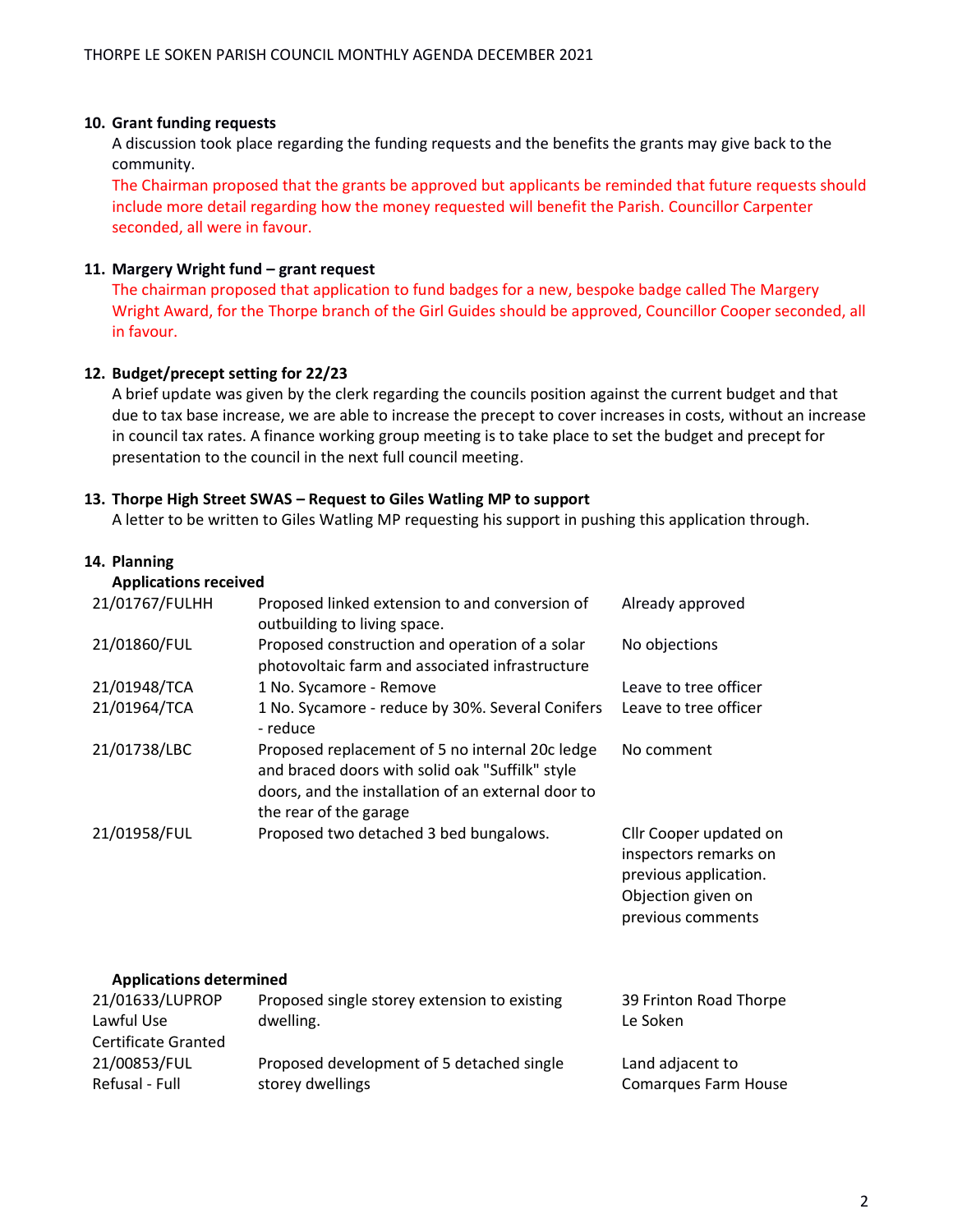| 21/01627/FULHH      | Proposed two storey wrap-around extension. | 3 Railway Cottages    |
|---------------------|--------------------------------------------|-----------------------|
| Approval - Full     |                                            | <b>Station Road</b>   |
| 21/01661/LUPROP     | Proposed single storey rear extension.     | Long Furrows Vicarage |
| Lawful Use          |                                            | Lane                  |
| Certificate Granted |                                            |                       |

### **15. Accounts for period 9 th Nov – 13th Dec incl.**

#### **To receive and approve the monthly accounts and payments.**

Cllrs to approve Cheques/on-line payments for signature/approval, agree D/Debits & S/Orders: All cheques/on-line payments to be signed by two designated members of PC.

| Cheque #  | Payee         | Invoice No | Amount | <b>VAT</b> | <b>Budget line</b>  |
|-----------|---------------|------------|--------|------------|---------------------|
| OP.       | Sid Hutchby   |            | 222.00 |            | OS grass cutting    |
| OP        | Playquip      |            | 165.00 |            | OS playgrounds      |
| ОP        | Sid Hutchby   |            | 84.00  |            | OS grass cutting    |
| OP.       | Advancedscape |            | 150.00 |            | OS dog bins         |
| <b>OP</b> | Dan Land      |            | £31.80 |            | Xmas lights (tree)  |
| <b>OP</b> | M. Mallett    |            | 150.00 |            | Thorpe Trail photos |

#### *STANDING ORDERS:*

| Jess Ball | £867.68 | <b>Staff Wages</b> |
|-----------|---------|--------------------|
| Naze Lamb | £490    | Playing field      |
|           |         | maintenance        |

## *DIRECT DEBIT'S will be paid by Bank around 12th of each month*

e.on **186.63** Street lighting

#### Payments requiring approval/pending

| Pavee                  | <b>Invoice No</b> | Amount | VAT | <b>Budget line</b> |
|------------------------|-------------------|--------|-----|--------------------|
| <b>MRL Productions</b> | 4930 & 4931       | 4800   | 800 | Christmas Lights   |

Councillor Fielder proposed a motion to approve the additional spend on the Christmas lights, Councillor Cooper seconded, all were in favour.

#### *Account balances:*

| Treasurers account | Savings Account (Bus banking) | Margery Wright fund | It's a Knockout/Thorpe Fete |
|--------------------|-------------------------------|---------------------|-----------------------------|
| £31,622.81         | £50,446.51                    | £5,266.18           | 0.00                        |

Councillor Starling proposed a motion to approve the accounts, Chairman Land seconded the motion and all were in favour.

#### **16. Sub Committee Reports:**

a. Fibre High Speed Broadband Cllr Ewart - Nothing to report

c. Christmas Lights Cllr Raftery -

b. BMX Track Cllr Raftery - Nothing to report